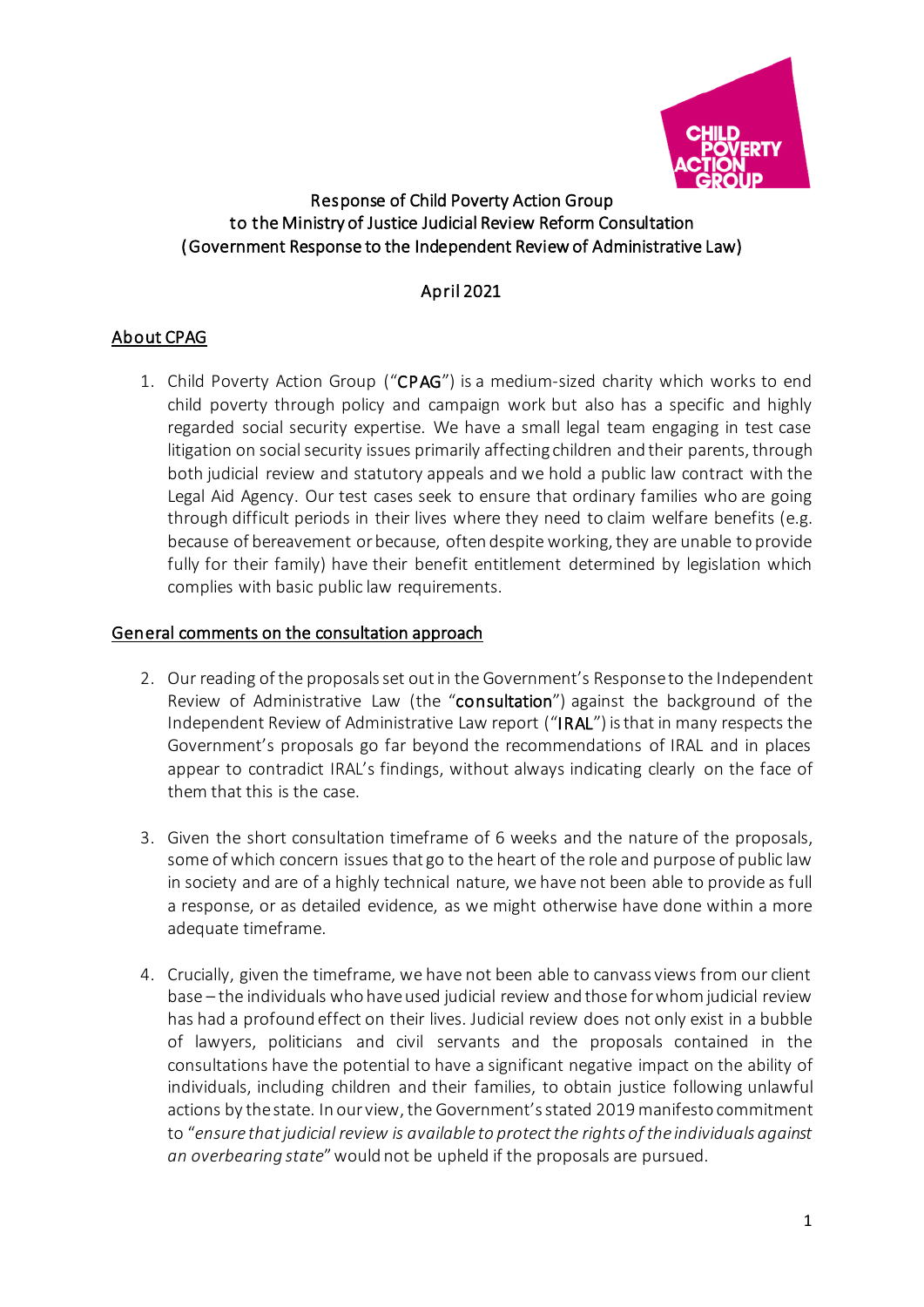

- 5. CPAG is also responding to the ongoing Independent Human Rights Act Review and is concerned that the consultation does not acknowledge the overlap between the two areas under review. It is evident that the proposals have potential implications for the operation of the Human Rights Act 1998 (not least access to an effective remedy for a breach of one's human rights). As well as appearing to be a deliberate attack on human rights 'through the back door' instead of transparently in response to the forthcoming report from the independent review panel, the Government's piecemeal approach to reforms in this way risks unintended consequences arising from any changes made as a result.
- 6. We address in more detail in the 'procedural reform proposals' section below our particular concerns about the data provided by government departments in response to IRAL's call for evidence. However, as a broader point we note that evidence base for the consultation proposals is lacking across the board. In this respect, we agree with the Public Law Project's comment that "*for most of the questions consulted upon, the evidence base is either inadequate or non-existent*" and also with their call for greater use of evidence in legal and constitutional reform.<sup>[1](#page-1-0)</sup>
- 7. Judicial review is a narrow but necessary component of our system of checks and balances. For the executive to seek to tighten the ability of the court to hold them to account raises profound constitutional questions, in particular when it comes so quickly after the Government commissioned IRAL yet diverges so significantly from IRAL's recommendations in substance. In practical terms, it also risks significantly reducing the ability of individuals experiencing poverty to ensure that they are treated in a lawful manner by the state. This cannot be right. We do not consider that government has made the case for change, must question why these proposals are being made, and call on the Government to drop its plans.

# I. Responses to questions on the IRAL Panel's recommendations

## Question 1: Do you consider it appropriate to use precedent from section 102 of the Scotland Act, or to use the suggestion of the Review in providing for discretion to issue a suspended quashing order?

- 8. CPAG does not think it is necessary to introduce a power to allow the courts to make suspended quashing orders given the existing flexibility of remedies that are currently available and the extensive discretion which the courts already have in this area. As such, we do not support the proposal to legislate for suspended quashing orders.
- 9. *If* legislation for suspended quashing orders were to be pursued, the court must have full discretion as to when the remedy is used. This is reflected by IRAL's recommendation that, in the event that suspended quashing orders are adopted, it

<span id="page-1-0"></span><sup>1</sup> Para. 17, *Consultation response Judicial Review: Proposals for Reform*, Public Law Project, April 2021.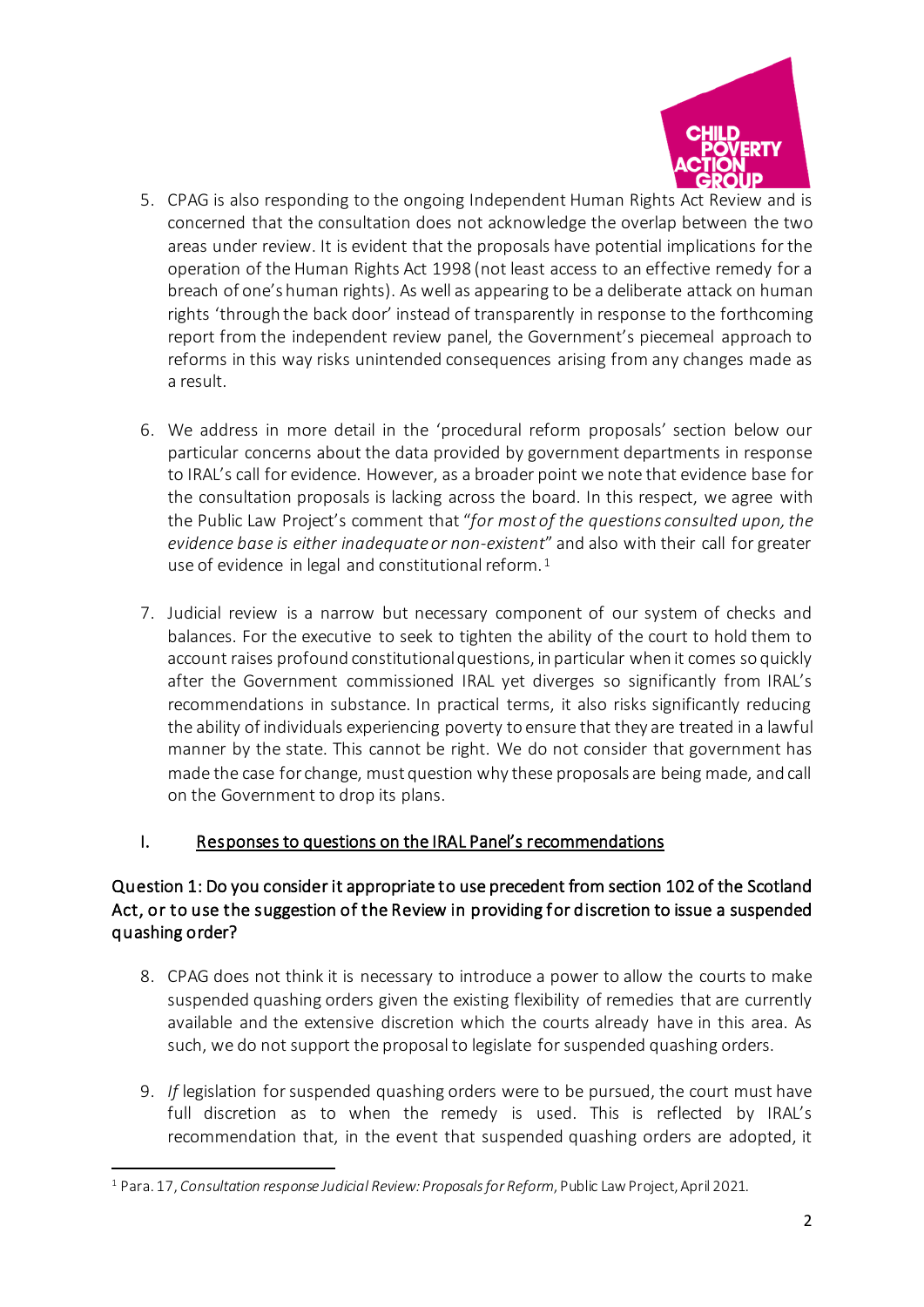

should be left to the courts to develop the factors which should be taken into consideration when deciding whether to suspend a quashing order. [2](#page-2-0) This is in line with the existing approach to remedies more generally, which requires the courts to consider what is appropriate in the particular circumstances of a case.

- 10. Based on our experience in relation to challenges in the field of social security, we think that in the majority of cases where declaratory relief has, absent the option of a suspended quashing order, been considered an appropriate remedy by the court<sup>[3](#page-2-1)</sup>, courts would be reluctant to prescribe and the defendant would be reluctant to accept "*certain conditions*" to be completed within "*certain time periods*" (as would be necessary for the court to set as part of the terms of the suspension of the quashing order). The need for terms of any such order to be drawn up by the court for it to be meaningful risks drawing the courts into matters which are more appropriate for the executive and parliament to determine; for example, the manner in which the judgment is implemented, the feasibility of potential solutions to the identified defect, the availability of resources and the prioritisation of parliamentary time for the laying of remedial legislation.
- 11. Should this proposal be pursued, there does not seem to be good reason to use section 102 of the Scotland Act as a template for legislation and its relevance as a 'precedent' is limited. Section 102(2) is specific to issues of constitutional competence to enact legislation under devolved powers, which are narrower than the powers which can be the subject of judicial review in England & Wales. For it to be used as a template for a broad, general power to suspend quashing orders across the board would not be appropriate. We understand that the power has rarely been considered by the Outer House of the Court of Session in civil judicial reviews. Further, no examples have been provided of section 102 being used by the Scottish courts to direct the Scottish government to take specified legislative action within a given timeframe (nor are we aware of any), rendering it unhelpful as a precedent.

## Question 2: Do you have any views as to how best to achieve the aims of the proposals in relation to Cart Judicial Reviews and suspended quashing orders?

- 12.Our views on suspended quashing orders are set out in response to questions 1 and 6. We do not believe they are necessary or appropriate and strongly oppose any presumptive or mandatory approach.
- 13. CPAG strongly opposes the proposal to remove *Cart* judicial reviews based on our experience of *Cart* judicial reviews arising from appeals to the Upper Tribunal

<span id="page-2-0"></span><sup>2</sup> Para. 3.69, IRAL report.

<span id="page-2-1"></span><sup>3</sup> These cases would be in the same vein as the example of *Hurley and Moore* given by IRAL, though in that case the court found there had been "substantial compliance" with public sector equality duties. The reasons for the courts giving declaratory relief rather than quashing secondary legislation are varied and turn on the particular circumstances of a case.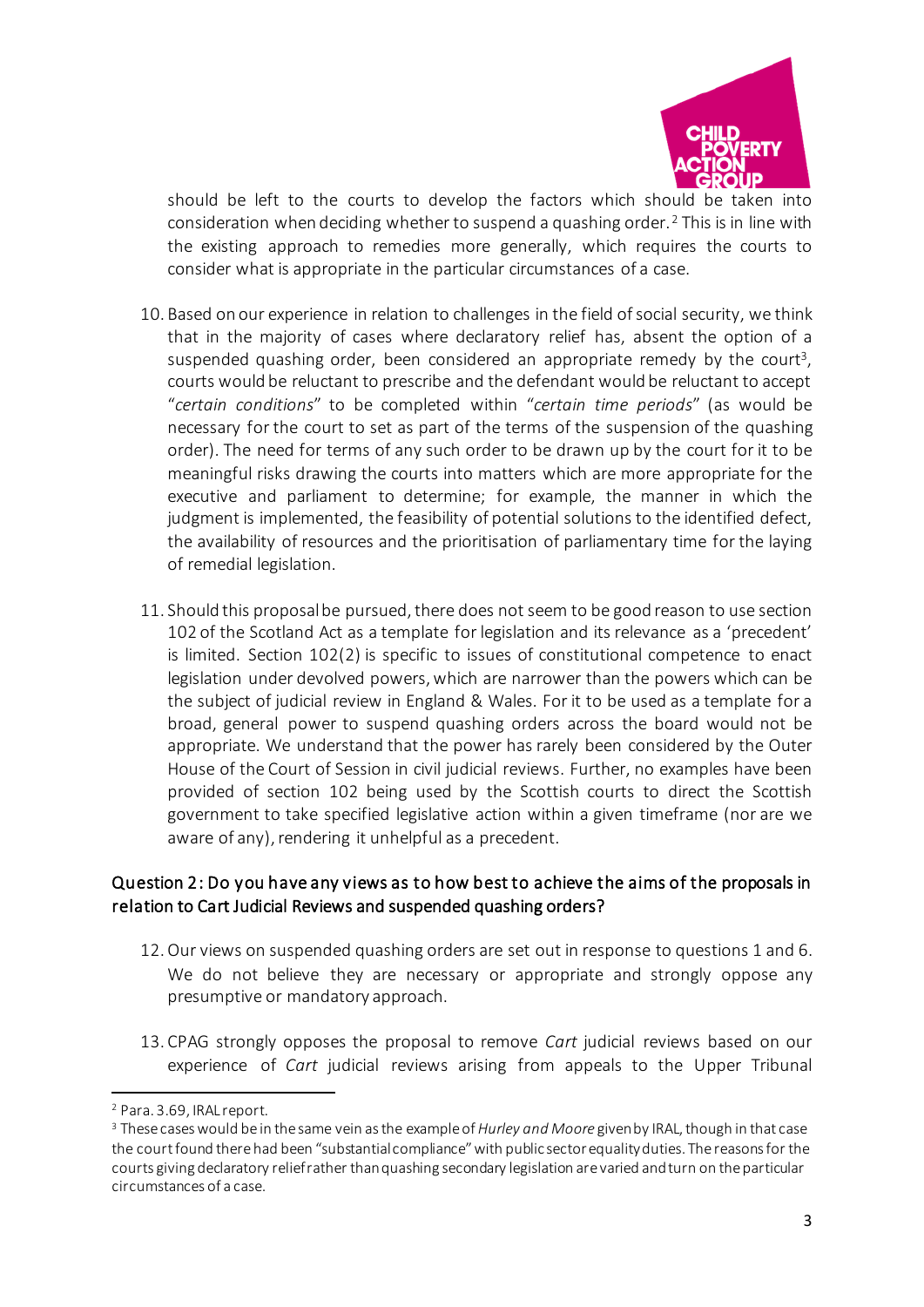

(Administrative Appeals Chamber) from the First-tier Tribunal (Social Security and Child Support).

- 14. The consultation document states that the Government "*considers the concept of diverting large amount of public resources towards Cart cases to be disproportionate*["4](#page-3-0) and relies on IRAL's findings of a "success rate" of *Cart* judicial reviews of only 0.22%. We have serious concerns about the validity of the evidence base for IRAL's recommendation to remove this route. The Public Law Project are the foremost experts in this field: we agree with their analysis of IRAL's fundamental error as to the number of successful *Cart* judicial reviews as set out in their response to this consultation.
- 15. Putting aside our view that IRAL have not captured all of the 'positive' *Cart* judicial reviews by their own definition, we are able to think of examples of *Cart* judicial reviews which would not have met IRAL's own definition of a 'positive' result, but which nonetheless demonstrate that the *Cart* procedure was essential to ensuring a fair hearing for the appellant and that the Upper Tribunal was given the opportunity to clarify an important point of law, which had the potential to impact many families (for example, see case study below).

Cart case study: AR v SSWP [2020] UKUT 165 (AAC); AR v Upper Tribunal Administrative Appeal Chamber and Secretary of State for Work and Pensions (Interested Party)

The appeal which led to *Cart* judicial review proceedings in this case concerned entitlement to widowed parent's allowance (WPA) where the appellant and her partner had undergone a religious ceremony some years prior to his death and considered themselves to be, and held themselves out as being, legally married but were not in fact married under English law.

In this case:

- the court granted permission on the papers to make an application for a *Cart*judicial review
- on account of the Supreme Court's decision in *In the matter of an application by Siobhan McLaughlin for Judicial Review (Northern Ireland)* [2018] UKSC 48 (which was decided after the initial refusal for permission to appeal by the UT in this case), the court recognised in its order granting permission that it was arguable that the UT had been wrong to refuse permission to appeal and that the appeal raised an important point of principle which was likely to affect a number of households and clarify the legal position in a significant way<sup>[5](#page-3-1)</sup>

<span id="page-3-1"></span><span id="page-3-0"></span><sup>&</sup>lt;sup>4</sup> Para. 52, consultation document.<br><sup>5</sup> Order by the Honourable Mrs Justice Cockerill dated 11 January 2019.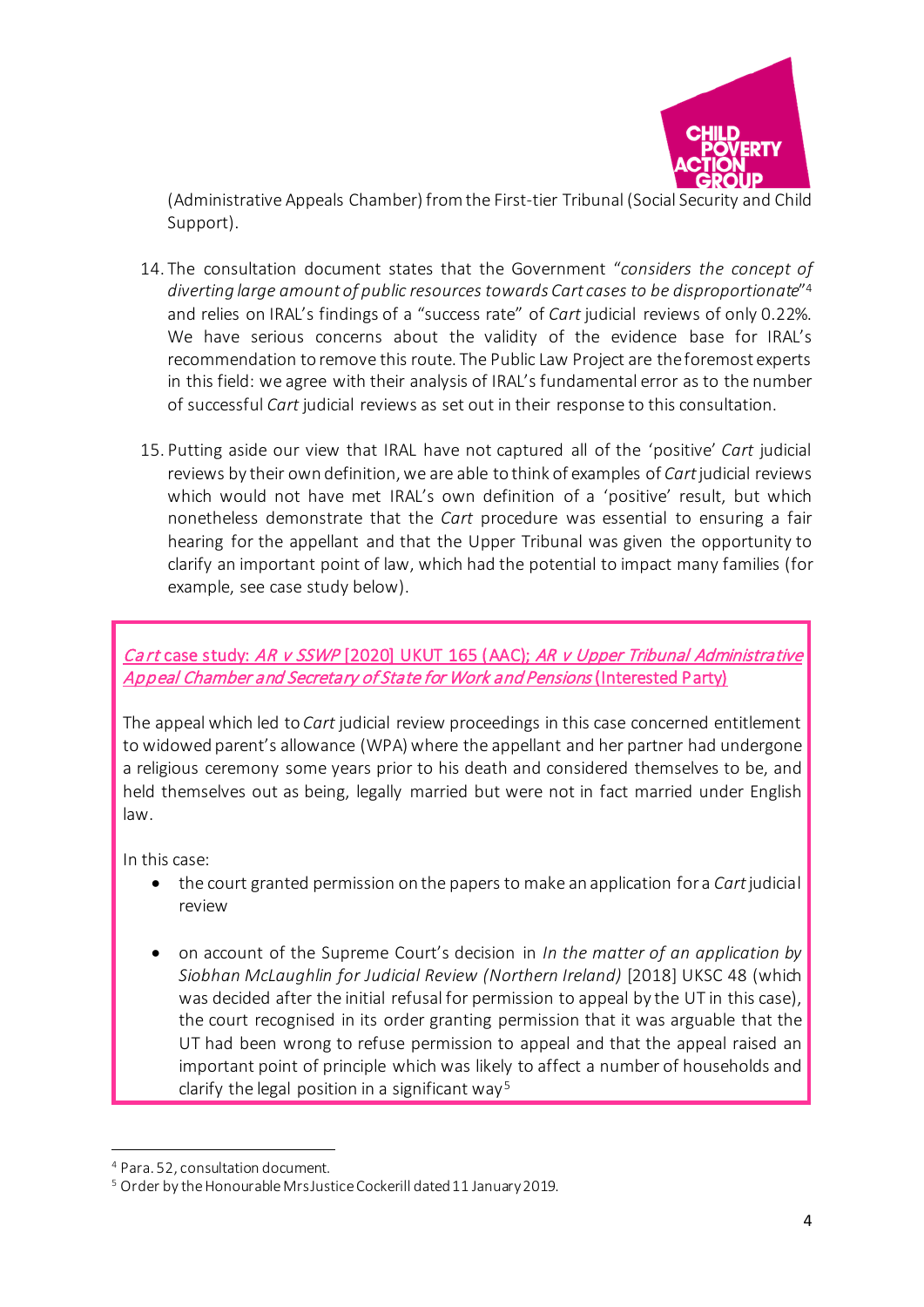

- following the grant of permission in the *Cart* judicial review proceedings, the Secretary of State withdrew a previously made request for a substantive hearing in those proceedings. The UT had previously confirmed that it would not participate in the judicial review
- the claimant and the Secretary of State agreed by consent that the court should allow the application for judicial review. It was ordered by consent that the decision of the UT to refuse permission to appeal should be quashed and that the claimant's application for permission to appeal required fresh determination by the  $UT^6$  $UT^6$
- the *Cart* proceedings therefore involved no hearing, either at permission or substantive stage, and there was no judgment or reported decision. Judicial resources deployed in the *Cart* proceedings were therefore limited
- following the return of the matter to the UT, and grant of permission to appeal by the UT, the UT ruled that the appeal involved "*a point of law of special difficulty, and also an important point of principle, which warrants its assignment to a three-judge panel*"[7](#page-4-1)

Treatment of the case by the IRAL analysis:

- The *Cart* judicial review proceedings in this case concluded in 2019, but this case does not appear amongst the 4 identified reports or transcript of cases for that year in IRAL's table at paragraph 3.45 of the report. It is not known whether the IRAL methodology would have picked up this case had they reviewed UT decisions for the first part of 2020 (on account of the reference to *Cart* proceedings in that judgment), but we emphasise that not all UT decisions are reported and even when they are, may not necessarily set out the procedural history in detail so as to refer to the *Cart*  proceedings.
- Even if this case had appeared in IRAL's analysis, based on IRAL's definition of 'positive' results of *Cart* proceedings this *Cart* judicial review would not have been deemed 'successful' by IRAL. That is because, even though in the UT appeal following the *Cart* proceedings the Secretary of State accepted that the appellant had been unlawfully discriminated against, contrary to her rights under Article 14 read with Article 8 of the ECHR, the three-judge panel of the UT found that it was unable to interpret the meaning of 'spouse' in the legislation so as to include those in the appellant's position, within the proper limits of its interpretive powers under section 3 of the Human Rights Act 1998. As such the UT upheld the FTT's decision and so this case would not meet IRAL's requirement for the UT to have '*found in favour of the claimant on the basis that the FTT had indeed misapplied the law in the*

<span id="page-4-0"></span> $6$  Order by the Honourable Mr Justice Supperstone dated 29 April 2019.<br><sup>7</sup> Order by the Honourable Mrs Justice Farbey dated 10 October 2019.

<span id="page-4-1"></span>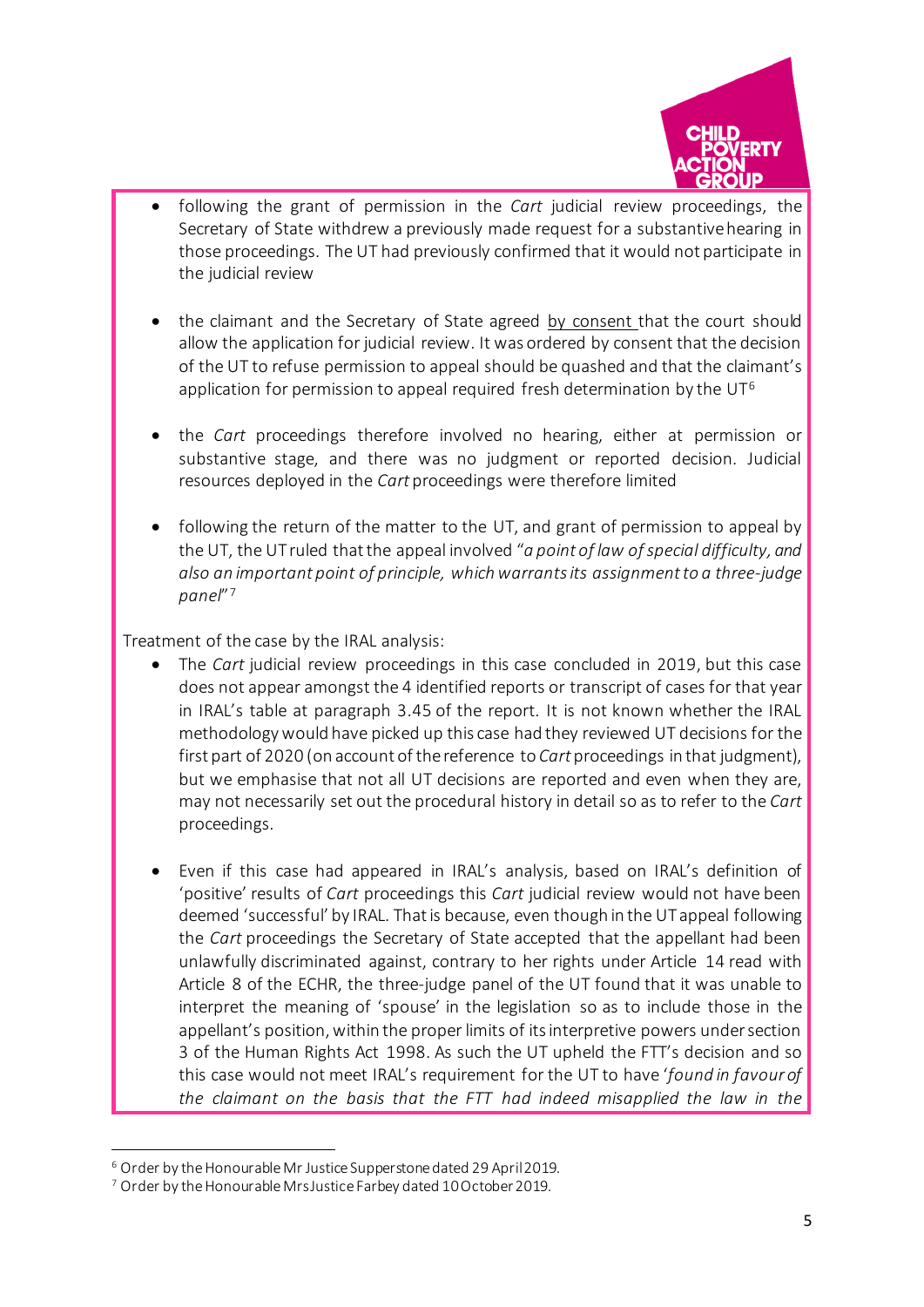

*claimant's case*' in the substantive appeal which followed the successful use of the *Cart* procedure.

In our view, the quashing of the UT's decision to refuse permission to appeal, with minimal use of judicial resources, and the subsequent recognition by the UT that this case was important enough to warrant hearing by a three-judge panel is an example of the *Cart* procedure working well and illustrates why the definition of 'positive' outcomes used by the IRAL panel is misguided. In fact, a 'positive' outcome in terms of the appropriate administration of justice and due process will not always lead to a finding in favour of the claimant in the appeal that follows.

### II. Responses to questions on the Government's additional proposals for consultation

### Question 3: Do you think the proposals in this document, where they impact the devolved jurisdictions, should be limited to England and Wales only?

- 16. For access to justice to be meaningful individuals must have the ability to hold government to account and obtain proper redress. This should not be subject to government's whims nor factors such as where in the UK a person happens to live. The best and easiest way to avoid divergence in the ability of individuals across the UK to access justice is for these proposals not to be implemented in any of the nations.
- 17. Although CPAG operates a welfare rights service, provides training and conducts policy work in Scotland, we do not currently have a legal team operating in Scotland and all of our judicial review work is in England and Wales. We do not feel well placed to comment on this question in respect of Scotland, other than to say that we recognise, as the IRAL did, that judicial review of administrative action is a devolved matter in Scotland and is therefore a matter for the institutions of devolved government in Scotland.
- 18. CPAG does not operate in Northern Ireland although we have intervened at Supreme Court level in an appeal of a Northern Irish judicial review case (*In the matter of an application by Siobhan McLaughlin for Judicial Review (Northern Ireland)* [2018] UKSC 48. CPAG's expertise was relevant in that case because despite social security being fully devolved in Northern Ireland, in practice, parity with the UK Government's approach has generally been adopted and so the legislative schemes in that case were identical. As above, we do not feel well placed to comment on this question in respect of Northern Ireland other than to observe IRAL's recognition that the adoption of any procedural changes would be a matter for the institutions of devolved government in Northern Ireland.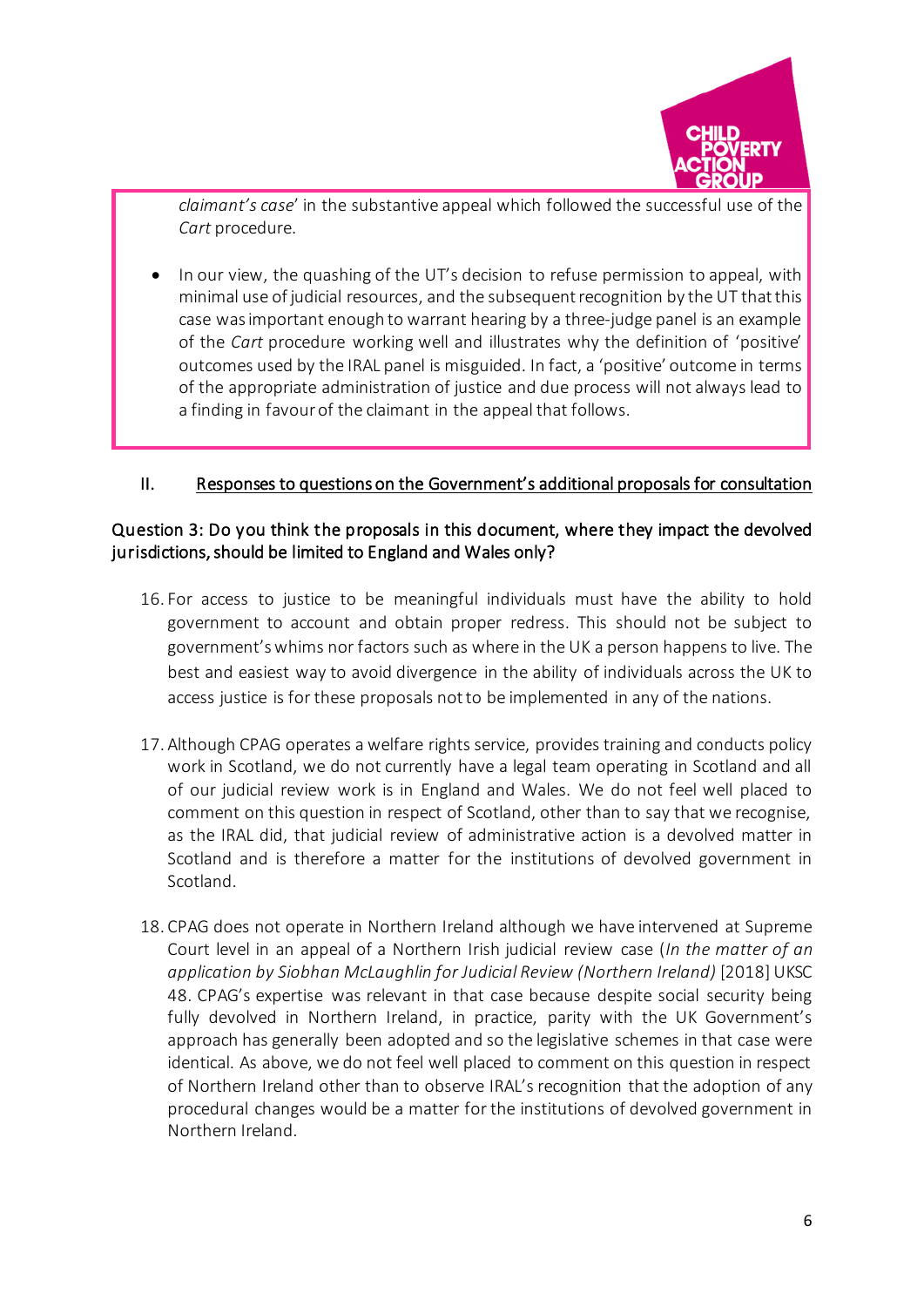

19. In respect of Wales, social security is predominantly reserved to the UK Government, and so as things stand our judicial review cases relate to both England and Wales. Were social security to become more devolved in Wales, as has been the case in Scotland over recent years, we would be concerned about how the proposals would operate in relation to challenges to the exercise of devolved powers in Wales. Whilst this remains a hypothetical concern at the moment in the field of social security, we do not think divergence of how judicial review operates in Wales in relation to devolved and UKwide powers respectively is desirable.

## Question 4: (a) Do you agree that a further amendment should be made to section 31 of the Senior Courts Act to provide a discretionary power for prospective-only remedies? If so, (b) which factors do you consider would be relevant in determining whether this remedy would be appropriate?

- 20. CPAG strongly opposes the proposal to legislate for prospective-only remedies. We note this proposal did not form any part of IRAL's recommendations after careful consideration of extensive evidence.
- 21. Courts already have the powers to grant prospective-only remedies in exceptional circumstances. Putting that discretion on a statutory footing or introducing any expansion of the circumstances in which that power is used will result in the denial of justice for individuals. By lessening the effectiveness of remedies, it would also create a perverse incentive for decision-makers and government departments to have less regard for the lawfulness of their actions. This is double-edged in the sense that not only will be defendants know that the implications for unlawful actions are lessened (and so it becomes less important that unlawful actions are avoided) but also a claimant is less likely to pursue a challenge of an unlawful decision if they are unlikely to obtain an effective remedy at the end of that challenge.
- 22. We note that this proposal is underpinned by a focus on the principle of 'legal certainty' which runs throughout the consultation document. The Government's tunnel vision on this principle alone, which is just one aspect of the rule of law, comes at the expense of the principles of justice and government under law. From the perspective of the families and children we represent who have been subject to unlawful action by the state, and those in similar positions to them who stand to benefit from the cases we bring, it is of no comfort to them that they can be 'certain' from the outset of the introduction of an unlawful policy that they will continue to suffer under it until the date they are successful in their judicial review. Unless there is also an assurance that there will be the opportunity to obtain meaningful relief once that unlawfulness is recognised by a court, an imbalance towards 'legal certainty' risks causing a loss of faith in our legal system and leaving the rule of law rendered meaningless.
- 23. In some circumstances, denying individuals access to retrospective remedies will engage their Article 6 rights under the European Convention on Human Rights (ECHR),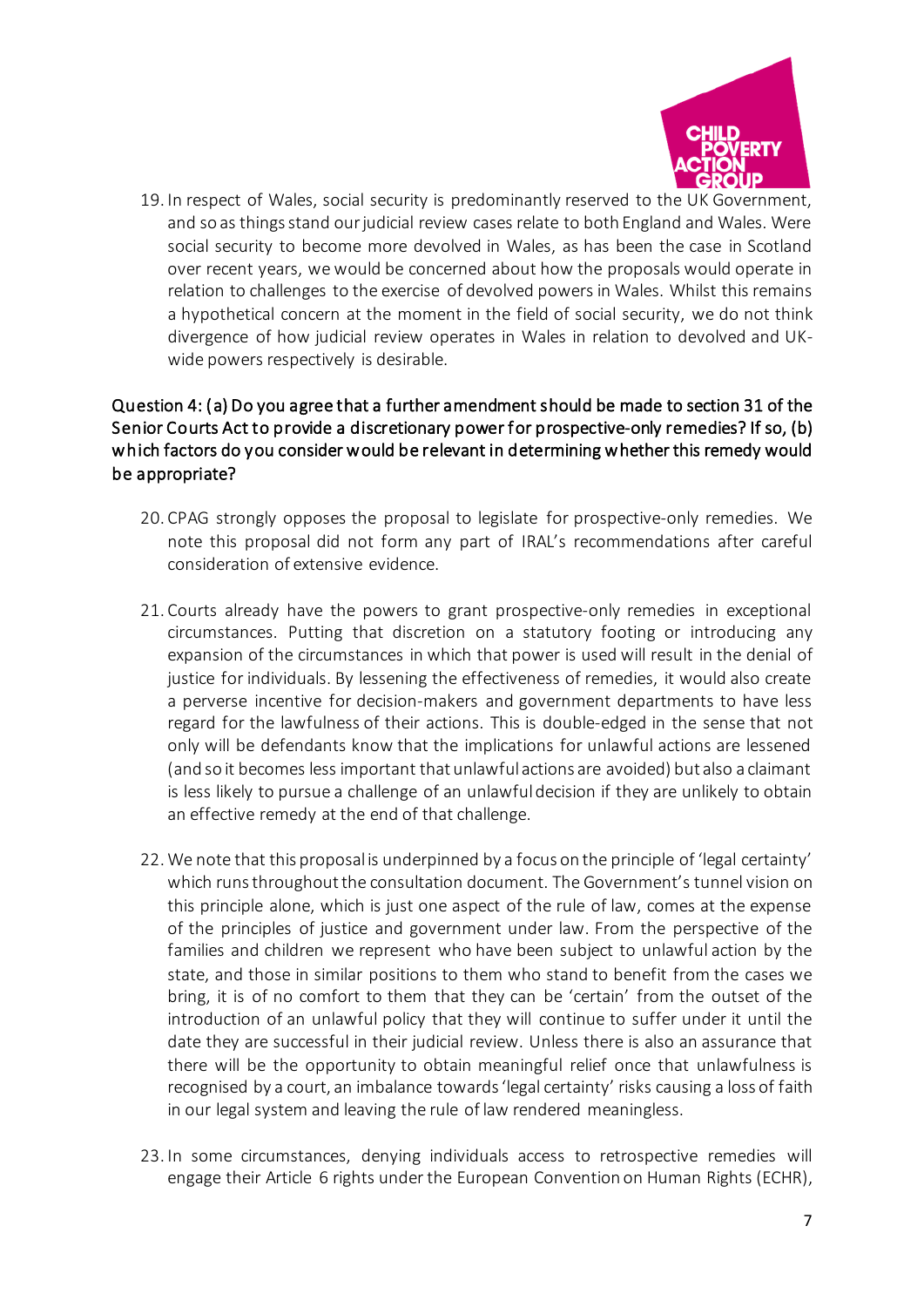

as incorporated by the Human Rights Act. In cases where a breach of the claimant's human rights has been established by the court, the denial of a retrospective remedy may further violate the individual'sright to an effective remedy under Article 13 ECHR, forcing recourse to the Strasbourg court. It is concerning the consultation does not acknowledge these implications and before pursuing any proposals a proper analysis of the human rights implications should be undertaken, alongside findings of the Independent Human Rights Act review.

24. From a practical perspective, in our view it is likely that any changes in this area would give rise to an increase in post-judgment hearings and appeals in relation to remedies only, both of which would increase costs of litigation and require both defendants and the courts to dedicate additional resources to judicial review.

## Question 5: Do you agree that the proposed approaches in (a) and (b) will provide greater certainty over the use of Statutory Instruments, which have already been scrutinised by Parliament? Do you think a presumptive approach (a) or a mandatory approach (b) would be more appropriate?

- 25. We strongly object to the proposal to introduce either a presumptive or mandatory approach for prospective-only remedies in relation to statutory instruments and, again, note this did not form part of any recommendation from IRAL.
- 26. In relation to statutory appeals within the field of social security, there is already a bespoke statutory scheme which effectively restricts findings of error of law by an appellate court/tribunal in *one* case, from having retrospective effect on *other* cases. [8](#page-7-0) This scheme has been deliberately constructed by parliament so as to not apply to judicial review and so as to function in a way which aims to preserve effective remedies for individuals. This scheme and its predecessors have been the subject of strong criticism from a rule of law and constitutional perspective<sup>[9](#page-7-1)</sup> but the limiting of the scheme to statutory appeals is arguably one of its key 'safety valves'. The proposals in the consultation go far beyond this scheme. In circumstances where there are already context-specific mechanisms which limit retrospective ramifications of unlawful decision-making, introducing such a blunt and broad mechanism as those contained in these proposals would be wholly disproportionate and unjust.
- 27.Neither of the proposed approaches in a) or b) would create a "*fair system*" which the Government states is part of its aims<sup>[10](#page-7-2)</sup> but instead would result in a great cost to the ability for individuals to obtain justice.

<span id="page-7-0"></span><sup>8</sup> This is termed the 'anti test case rule' and is set out in Section 27 Social Security Act 1998 withrelated provisions in sections 25 and 26. It existed in earlier forms prior to 1998, on which see *Chief Adjudication Officer v Bate* [1996] WLR 814 (HL).

<span id="page-7-1"></span><sup>9</sup> For example, S Sedley, '*Law and Public Life*', in M Nolan and S Sedley, The Making and Remaking of the British Constitution (Blackstone Press, 1997), 63.

<span id="page-7-2"></span><sup>10</sup> Para 35, consultation document.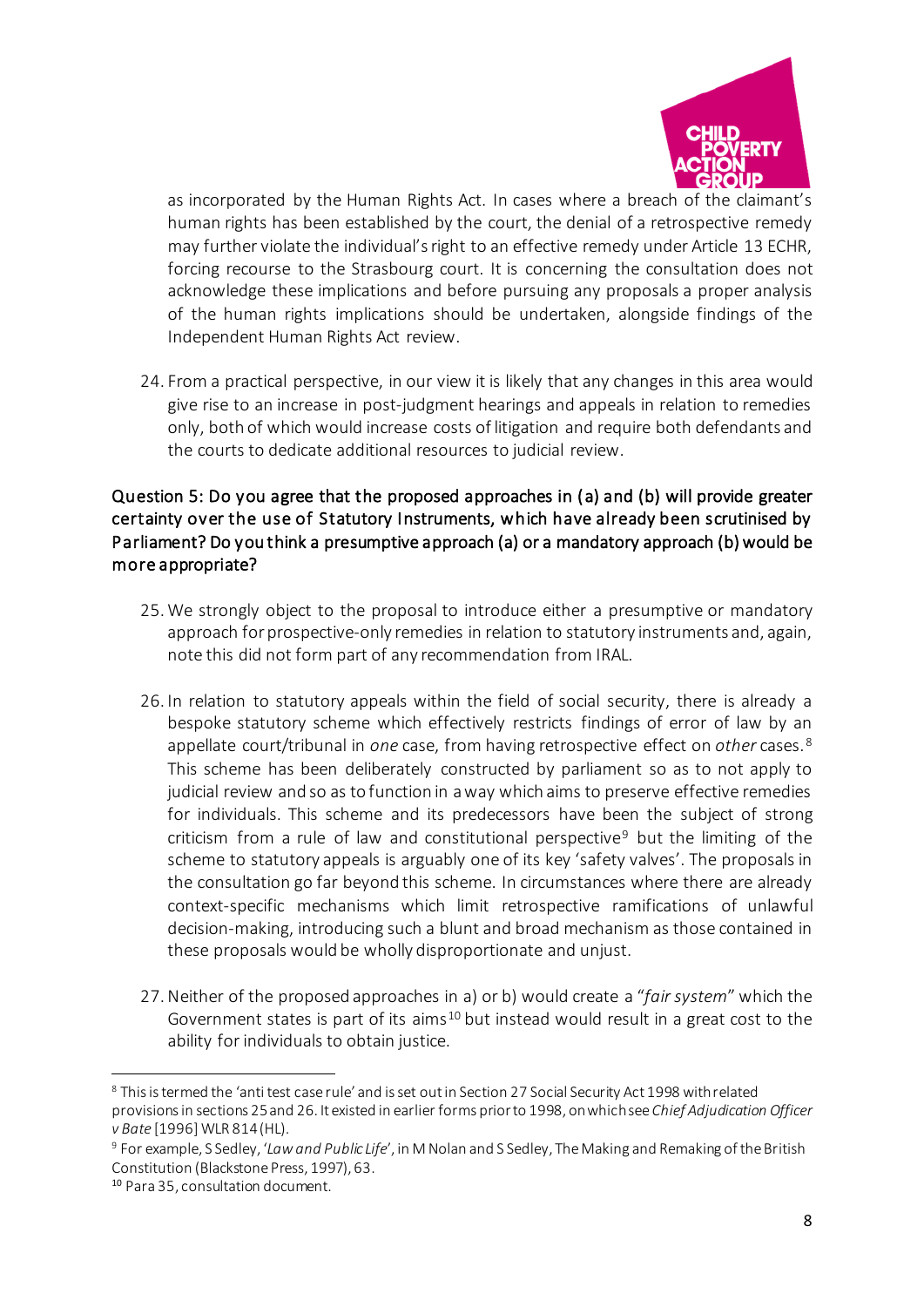

## Question 6: Do you agree that there is merit in requiring suspended quashing orders to be used in relation to powers more generally? Do you think the presumptive approach in (a) or the mandatory approach in (b) would be more appropriate?

- 28. We strongly oppose both the presumptive approach and the mandatory approach in relation to suspended quashing orders, neither of which were recommended by IRAL. As set out in response to question 1 above, we do not think that suspended quashing orders should be introduced but, if they are, it is essential that they are discretionary and it should be left to the courts to develop the guiding principles as to when they are appropriate.
- 29. The proposed exception to the mandatory approach for cases of 'exceptional public interest' would be wholly insufficient in mitigating the effect of the proposal on the ability of individuals to obtain justice.

### Question 7: Do you agree that legislating for the above proposals will provide clarity in relation to when the courts can and should make a determination that a decision or use of a power was null and void?

30.No. In our experience the concept of nullity is of limited relevance to the outcomes of judicial review cases in practice. Whilst there is complex and interesting academic debate on the topic, this debate has not, in our experience, affected the operation of the court's discretion when considering remedies and the courts continue to be able to decline to grant a remedy (or grant a partial remedy only). Interference in this area by the Government would likely have the opposite effect from the stated aim of providing clarity and would instead cause confusion and introduce complexity.

## Question 8: Would the methods outlined above, or a different method, achieve the aim of giving effect to ouster clauses?

31. IRAL did not make any recommendations for action in this area and the consultation document does not establish that there is a need for action. CPAG does not work in an area where there is a history of the use of ouster clauses and so we are not commenting on the effectiveness (or otherwise) of any methods of achieving the Government's stated aim.

## III. Procedural reform proposals

#### General comments on procedural issues addressed by IRAL

32. Before addressing the consultation questions, as a general comment on the matters covered in '*Chapter 4: Procedure'* of the IRAL Report, we wish to note that CPAG shares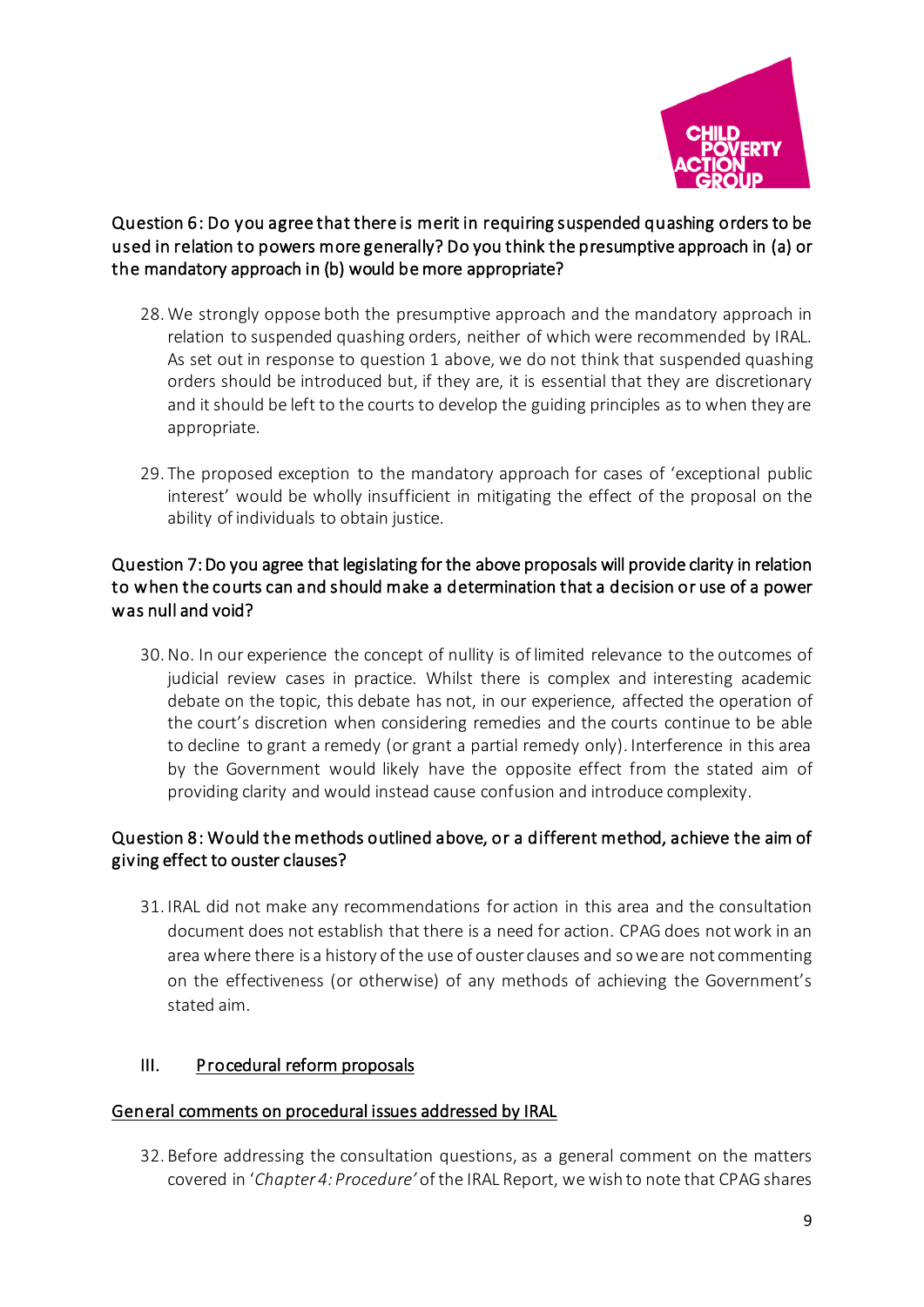

the concerns of the Public Law Project and JUSTICE cited in paragraphs 4.9 and 4.12 of the Report on the impact of changes to legal aid on the claimant public law supplier base and lack of legal aid in certain circumstances. We agree with the Panel's conclusion that there is need for "*further careful study by a body equipped to carry out the kind of research and evaluation"* on "*the potentially serious impact of the current costs regime in judicial review cases on access to justice"* which the Panel recognised they were unable to carry out (para 4.14).

- 33. Whilst CPAG does not disagree with the Panel's conclusion in its chapter on procedure that "*more should be done to make the procedures for bringing claims for judicial review accessible to ordinary individuals*" (para 4.173) we wish to emphasise that, in our view, unless the system were to be dramatically overhauled, no amount of improvements to accessibility to the procedural aspects of judicial review will serve as a substitute for access to legal representation. The benefits to the efficient progress and administration of cases in the courts arising from adequate legal aid provision should not be underestimated.
- 34. We note the comments of the Panel that the data submitted by government departments "*did not all relate to the same period and were not comprehensive*" (para 4.55). CPAG would welcome the introduction of guidance for government departments on the collection of data on judicial review so that more consistent monitoring and data collection practices can be developed. In terms of the accuracy of the data that was provided, it is impossible to draw conclusions in circumstances where the submissions of the government departments have not been published. CPAG wrote to the Department for Work and Pensions on 14 April 2021 requesting clarification on aspects of the DWP statistics quoted in the Summary of Government Submissions to the Independent Review of Administrative Law (published 7 April 2021) and referred to in the Panel's report, but did not receive a substantive response.

## Question 9: Do you agree that the CPRC should be invited to remove the promptitude requirement from Judicial Review claims? The result will be that claims must be brought within three months.

- 35. We agree that the requirement to bring a claim 'promptly' under CPR 54(1)(a) in addition to 'within 3 months' creates some uncertainty for claimants and could be removed, though this is unlikely to make a difference to the conduct of claimants in the vast majority of cases. On account of s31(6) Senior Courts Act 1981, which we understand is not proposed to be amended, claimants would, absent the 'promptness' requirement in CPR54(1)(a), nonetheless strive to bring claims without 'undue delay' on account of the potential implications on relief.
- 36.Question 9 states '*the result* [of the proposed changes] *will be that claims must be brought within three months*'. The consultation document does not propose that the current general power for the court to extend time under CPR Part 3.1(2)(a) would be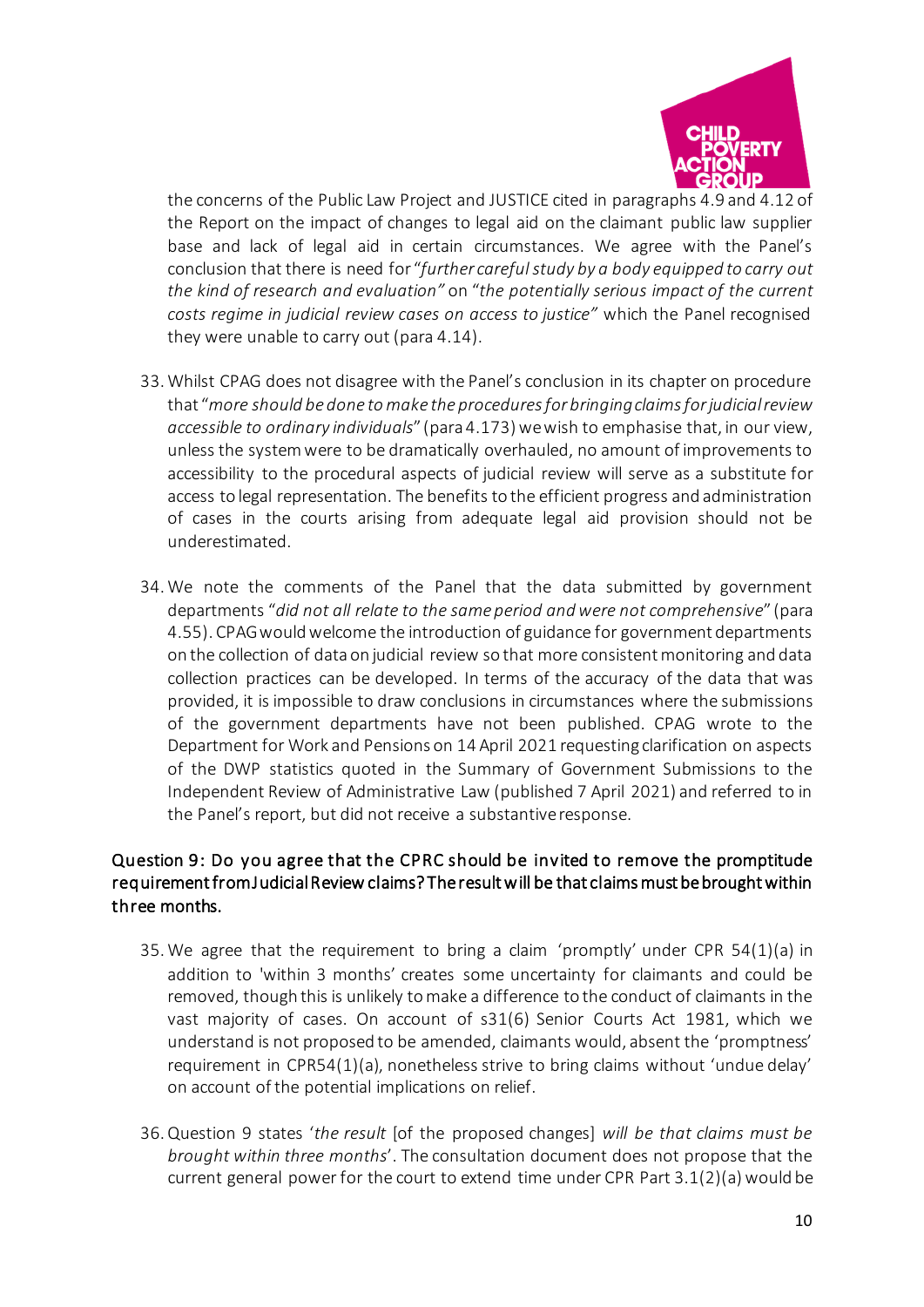

affected by the removal of the promptness requirement, however, for the avoidance of doubt we would object to any lessening of the court's powers to grant extensions to the 3 month time limit in circumstances where there is good reason to. Any restriction of this existing discretion would be contrary to the IRAL Panel's recommendations which noted that they opposed any "*tightening of the current time limits for bringing claims for judicial review*" (para 4.172) and risks having an adverse impact on some of the most vulnerable in society, including disabled people, children and those with limited financial resources.

## Question 10: Do you think that the CPRC should be invited to consider extending the time limit to encourage pre-action resolution?

- 37. Yes, in CPAG's experience the 3 month time limit is extremely short. The clients that we work with often have no awareness of judicial review; will often 'put up' with an unlawful situation for lack of understanding of the highly complex and constantly amended field of social security law; and are vulnerable in the sense that they often reluctant to challenge those who ultimately control how much income they receive, as well as struggle to find the time and space to engage in an alien litigation process. As a result, they often come to us or, having seen a welfare rights adviser, are referred to us already several weeks, if not longer, since the relevant decision was made. On some occasions, this can truncate the time available to engage in pre-action correspondence. For example, it may become necessary to reduce the requested deadline for a response from the proposed defendant to 7 days rather than the usual 14 or it may mean that we are unable to await a response to follow up correspondence requesting clarification on matters raised by the defendant in their initial response, prior to filing the claim, which might otherwise have helped narrow the issues.
- 38. If any extension to the current time limit is introduced, we strongly consider that it should not in any way lessen the discretion available to the court to extend time where reasonable, which is exercised in already limited circumstances. We can see that in this context a non-exhaustive list of factors to be taken into account when the courts are exercising their discretion to extend the time limit could be useful to encourage the Administrative Court to expand the circumstances in which this discretion is exercised: if this route is pursued, one such factor should be if a claimant has an application for legal aid, or an appeal / request for review of a decision on the same, pending. Another should be in circumstances where the Legal Aid Agency has itself delayed in granting legal aid until shortly before the deadline for a claim. Despite the availability of emergency procedures in legal aid application processes, in practice the process of securing legal aid can take several weeks, which can impact on the preparation of the claim.

### Question 11: Do you think that the CPRC should be invited to consider allowing parties to agree to extend the time limits to bring a Judicial Review claim, bearing in mind the potential impacts on third parties?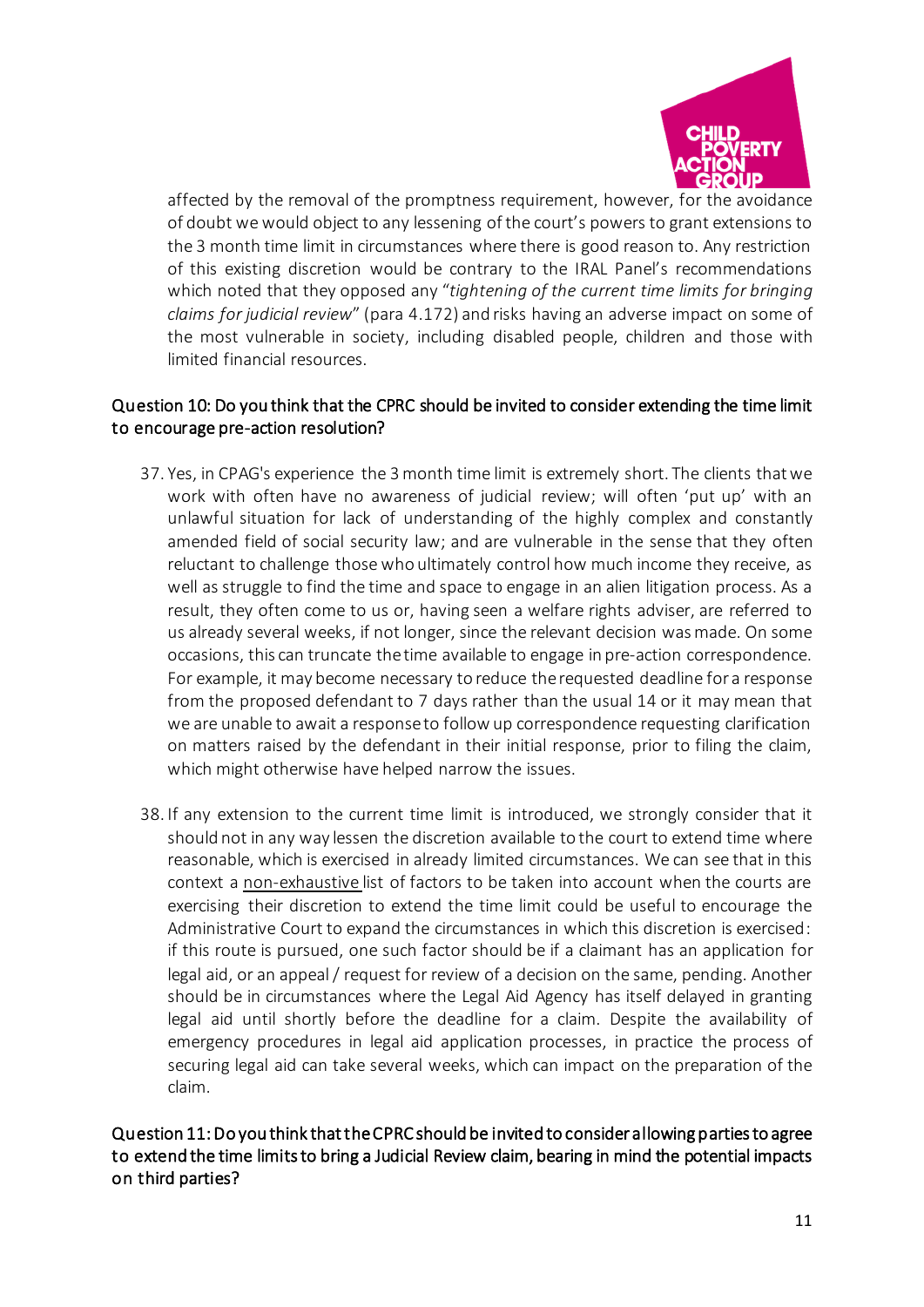

39.No, on balance we think this would increase uncertainty for all parties involved in litigation and additionally for third parties whose interests may be impacted.

## Question 12: Do you think it would be useful to invite the CPRC to consider whether a 'track' system is viable for Judicial Review claims? What would allocation depend on?

40.No, we consider a 'track' system is unnecessary as claims are already dealt with by the court issuing directions which are appropriate to the complexity of a case. We do not think there is any problem with the current arrangements which a 'track' system would solve. Further, it would be very difficult to devise useful or simple allocation criteria (e.g. judicial review claims do not generally have a monetary value in terms of damages sought) and such a system would likely result in more work for the Administrative Court Office with little to no benefit for the fair and efficient disposal of claims.

### Question 13: Do you consider it would be useful to introduce a requirement to identify organisations or wider groups that might assist in litigation?

- 41.No, we do not consider this would be useful and it risks creating an additional burden on the court with no obvious benefit. It is entirely unclear what the proposed list of organisations is intended to achieve.
- 42. *If* the intention for the list is to only contain organisations which have been approached by the claimant and have indicated they might wish to intervene, the proposal risks delaying the issuing of claims and puts a considerable burden (particularly on litigants in person) to approach organisations from the outset, at a stage when it is not known if the judicial review will proceed. There is already a requirement for the claimant to identify any person he considers to be an interested party in the claim form, defined as 'any person (other than the claimant and defendant) who is directly affected by the claim' (CPR 54.6) and to serve the claim form on any identified interested party (CPR 54.7).
- 43. The CPRC are already considering changes to procedural aspects of interventions including a requirement to provide evidence upfront – we have concerns about the CPRC's proposal as it is likely to delay applications to intervene. This would potentially cause inconvenience to the parties and the court and also place a disproportionate burden upon the proposed intervener, to use limited time and resources to prepare evidence before knowing whether they will have permission to intervene. It is not clear how the proposed list would interact with those proposed changes.
- 44. *If*, on the other hand, the intention is for the list to broader than this and to contain all organisations who might conceivably have knowledge or expertise in the area to which the claim relates, this would result in a potentially very lengthy list which bears little to no relevance to the proceedings.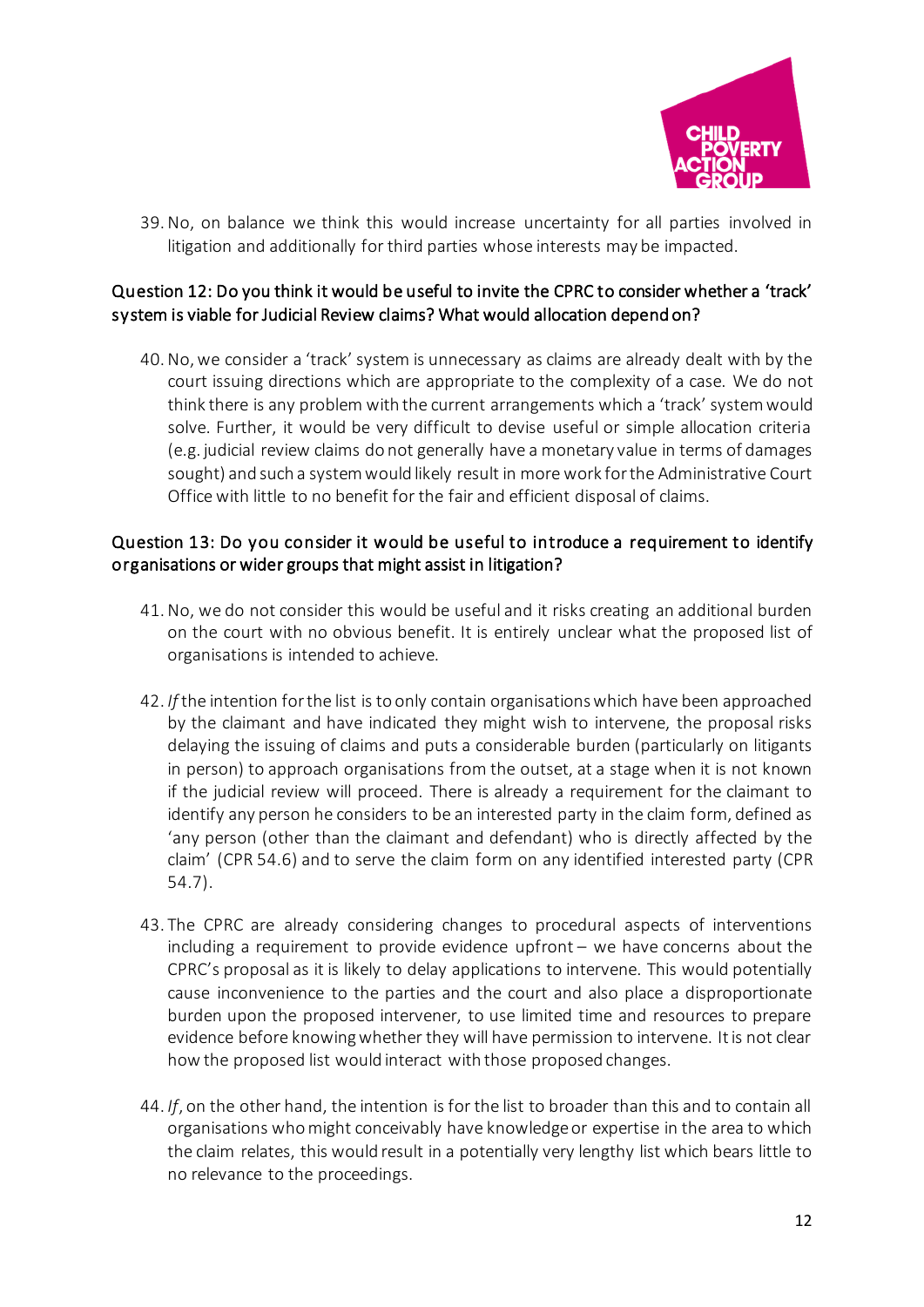

- 45. We note that the consultation document states "*Giving the court and Defendants notice of the potential for interveners could also be useful in estimating cost and length of litigation.*" [103]. There is already a requirement for applications from interveners to be made promptly (CPR 54.17) and the court receives notice of potential interveners at the stage those application(s) are made and can refuse permission if they have not been made promptly. In our experience, it is also usual practice for potential interveners to seek the consent of the parties prior to their application and place any objection before the court as part of their application. We do not think that inclusion of potentially lengthy lists of organisations or wider groups from the outset of the claim would assist in any way with estimating the cost or length of litigation: at that stage, it is not even known if the claim will be granted permission to proceed, nor would it be known, should permission be granted, which of the listed organisations might wish to apply to intervene or whether they will have capacity or the resources to intervene. Even if the proposed list were to be drawn up once permission for the application for judicial review is granted, the list would give minimal assistance with estimating costs or the length of litigation: it would not be known whether the court will give permission for the interventions; there are varied bases on which interventions can take place (for example, by written submissions only); and interventions can also be subject to conditions set by the court. In our experience, more often than not, permission for interveners is granted after a hearing date has been set and interveners are expected to fit into the existing timetable in any event. Interveners are already subject to a costs regime set out in s.87 Criminal Justice and Courts Act 2015, including a requirement (absent exceptional circumstances) for the court to order the intervener to pay costs if certain conditions are present and an application is made by a party to the proceedings (s.87(5)-(8) CJCA 2015). It is not clear that the current proposal would add anything to this.
- 46. It is not clear whether or not the proposed list of organisations would have any effect on the potential for other organisations who were omitted from the list to apply to the court for permission to intervene. However, we would strongly object to any proposal that potential interveners were restricted to organisations included in the list. This would risk significant inconsistency in approach as it would be dependent on the knowledge of the claimant of relevant organisations (indeed claims where claimants are least likely to identify relevant organisations might well be those where interveners may be able to provide the most assistance to the court) and also would risk the court being deprived of helpful material which would assist it in its fair determination of proceedings. It is also conceivable that there are potential interveners who are not aligned with the claimant but could nonetheless assist the court. Making any proposed list exhaustive would risk those interventions being excluded.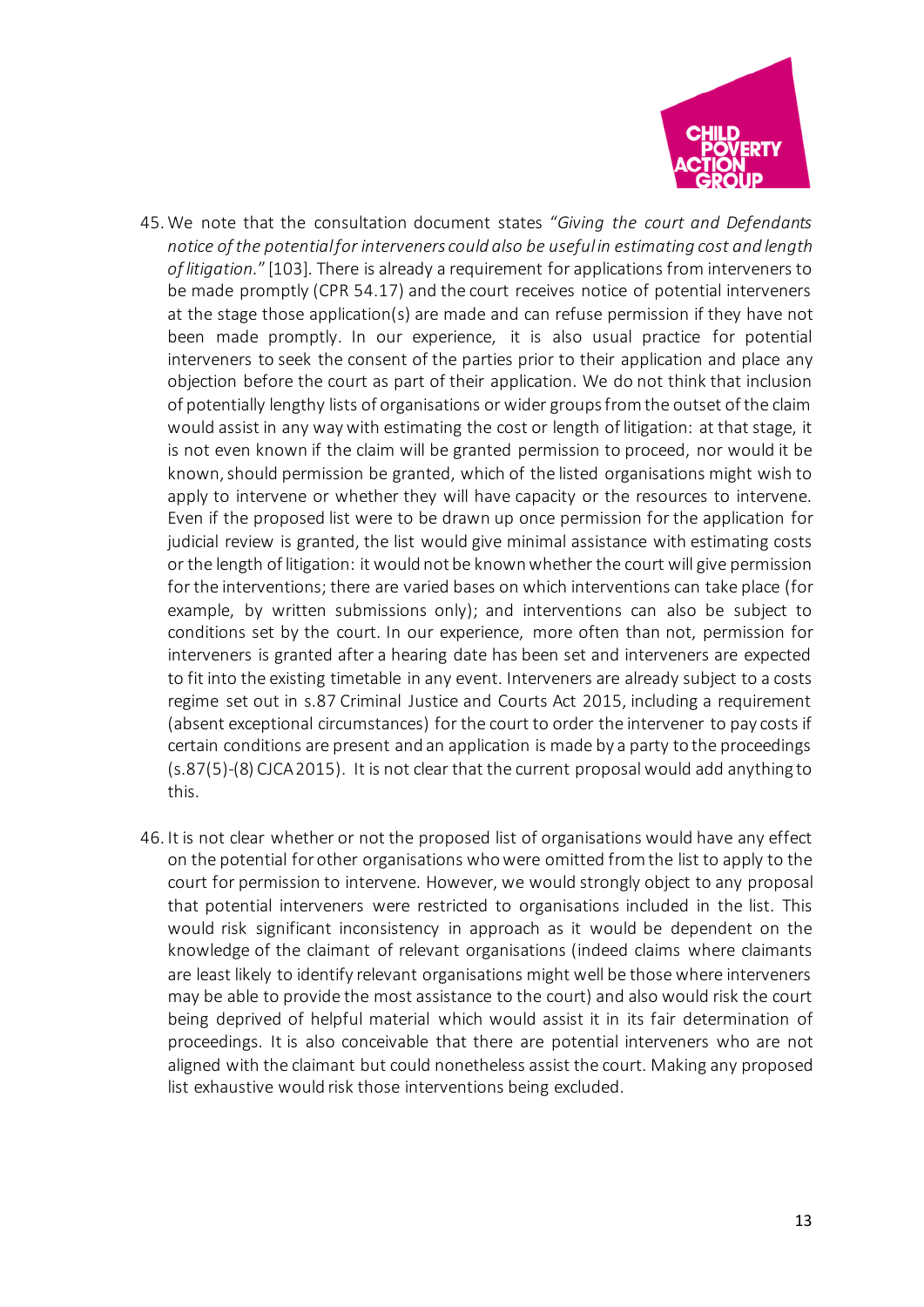

#### Question 14: Do you agree that the CPRC should be invited to include a formal provision for an extra step for a Reply, as outlined above?

- 47. Yes. However, we suggest any formal provision to provide the claimant with an opportunity to file a 'reply' allows a minimum of 14 days from service of the Acknowledgement of Service. Such a provision should be optional as to whether or not the claimant chooses to do so. In our experience, claimants already endeavour to limit any such reply to short submissions and to file it promptly. However, in some circumstances 7 days would not provide enough time to obtain instructions and prepare an adequate reply, particularly given that the Acknowledgement of Service may raise new arguments which were not addressed by the defendant in pre-action correspondence, notwithstanding that they have had an opportunity to raise these during the pre-action stage.
- 48. A timeframe of 14 days would not cause any prejudice to the efficient progress of claims as it would be open to the claimant to file their reply sooner (as it is to the defendant to file their Acknowledgement of Service sooner than 21 days after service of the claim form) and in our experience in cases which are not subject to expedition a decision on permission is often not received for between 3 to 9 months in any event. It would also be more feasible over periods such as Easter or Christmas where the 7 days may fall over several bank holidays in addition to weekends.

### Question 15: As set out in para 105(a) above, do you agree it is worth inviting the CPRC to consider whether to change the obligations surrounding Detailed Grounds of Resistance?

- 49. The proposal in question 15 is not sufficiently clear to enable us to provide our views. Paragraph 105(a) of the consultation document appears to refer to a proposal for there to be no requirement for a defendant to file Summary Grounds of Resistance, in certain circumstances. However, this question refers to obligations surrounding Detailed Grounds of Resistance. Similarly, paragraph 106 refers to the 'lengthy task of writing Detailed Grounds of Resistance' and Defendants being 'compelled to draft detailed grounds before permission is granted'. This is simply not the case under the current procedure. Prior to permission being granted the defendant can, should they wish to partake in the permission stage, file an Acknowledgement of Service containing a 'summary of his grounds' for contesting the claim. These, as the description suggests, should be brief. Choosing not to file an Acknowledgement of Service does not prevent a defendant from participating in the substantive hearing under CPR 54.9.
- 50. We note that if the intention of this proposalwas instead to amend the CPR so that the Defendant is only invited to submit *Summary* Grounds of Resistance where the preaction protocol was not followed, there is risk thiswould give rise to disputes at an early stage on 'grey areas' as to whether or not it had been followed in the particular circumstances of the case.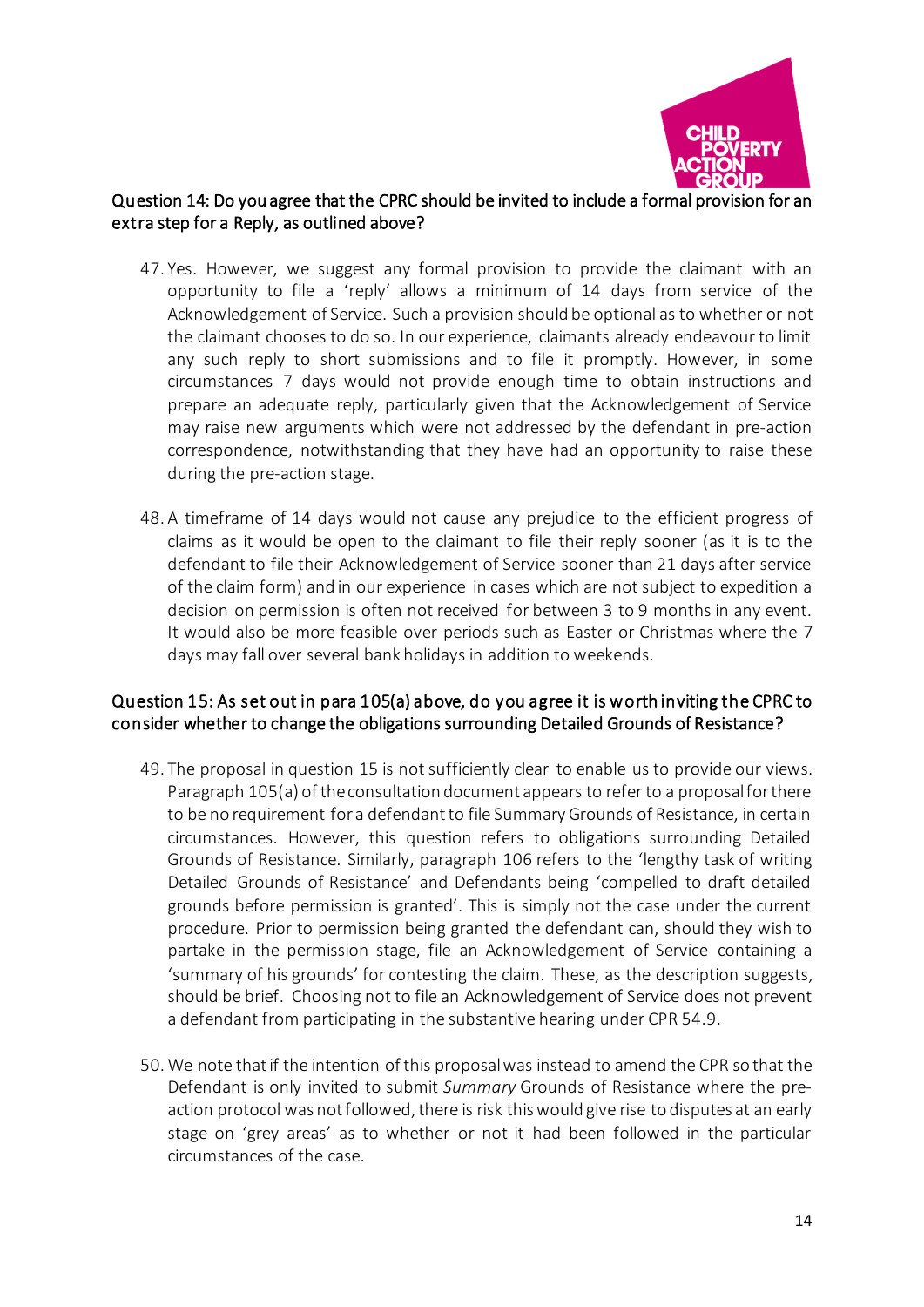

### Question 16: As set out in para 105(b) above, is it appropriate to invite the CPRC to consider increasing the time limit required by CPR 54.14 to 56 days?

- 51. We do not consider an extension of the time limit from 7 weeks to 10 weeks for the filing of detailed grounds and written evidence to be necessary. In our view, 7 weeks already constitutes ample time given that the defendant is already familiar with the legal arguments prior to this window commencing and defendants will have also had the opportunity to consider in advance what evidence will be required from both the pre-action stage and pre-permission stage of the proceedings.
- 52. As things stands the defendant can apply for the deadline to be extended and, in our experience, this can often be agreed between the parties. Under this route the extension can be granted by consent order approved by a lawyer in the Administrative Court Office using delegated powers, rather than taking up judicial time.
- 53. If the time limit is extended to 10 weeks we expect that there would still be requests from defendants to claimants to agree to extensions, and associated applications made to the ACO. This is because defendants are aware that a claimant will not unreasonably refuse consent to an extension of time, on account of the potential costs sanctions the claimant could face should they be found to not be assisting the court in furthering the overriding objective.

## IV. Economic impacts

### Question 17: Do you have any information that you believe would be useful for the Government to consider in developing a full impact assessment on the proposals in this consultation document?

54. The proposals are not yet sufficiently formulated for us to provide any specific evidence on this.

## V. Equalities impacts

Question 18: Do you have any information that you consider could be helpful in assisting the Government in further developing its assessment of the equalities impacts of these proposals?

We would welcome examples, case studies, research or other types of evidence that support your views. We are particularly interested in evidence which tells us more about Cart Judicial Review Claimants, and their protected characteristics.

55. CPAG's test cases aim to help children and families living in poverty. Children from black and minority ethnic groups are more likely to be in poverty: 46% are now in poverty, compared with 26% of children in white British families. 37% of children living in